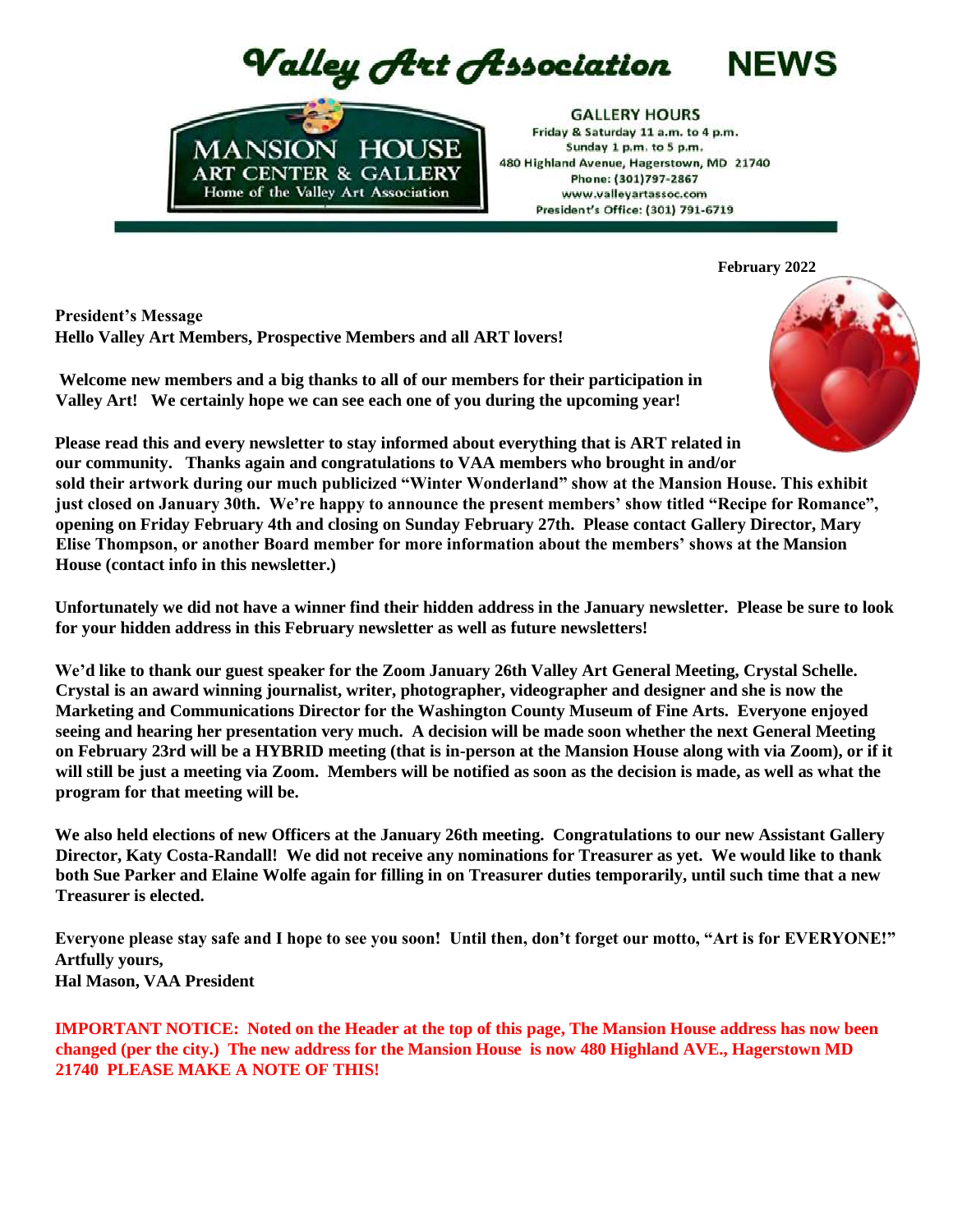**ALSO NEW:** The bin on the library book case is there for ALL North Gallery Shows. Members can show shrink wrap items FREE during each month of North Gallery Theme shows . Please make a list of all shrink wrap paintings/ prints/photography, etc., with your name, contact info and prices, etc. for the binder in the North Gallery.

### **2022 North Gallery Shows**

Valley Art Association presents "Recipe for Romance", an exhibit by members at the Mansion House Art Center & Gallery, 480 Highland Ave. (City Park), Hagerstown, MD. The show runs from February 4 to February 27, 2022 1203 Wintercamp Trail. Mansion House hours are Fridays & Saturdays 11am-4pm and Sundays 1pm-5pm. Admission is Free. **[www.valleyartassoc.com](http://www.valleyartassoc.com/)** 301-797-2867.

*Please check the list below for dates as shows approach.*

*Additional note: Mansion House Sitters can contact Donna Mason if they need a review of any Mansion House sitting procedures.*

| <b>Month</b>                                | <b>Title/Exhibitor</b>                               | Drop Off Dates*            | <b>Opening</b>      | <b>Closing</b>           | Pick Up Date*           |
|---------------------------------------------|------------------------------------------------------|----------------------------|---------------------|--------------------------|-------------------------|
| February 2022                               | <b>Recipe for Romance</b>                            | <b>January 28-30, 2022</b> | February 4,<br>2022 | <b>February 27, 2022</b> | <b>February 27-2022</b> |
| <b>March 2022</b>                           | <b>Mansion House</b><br><b>Tuesday Artists Group</b> |                            |                     |                          |                         |
| April 2022                                  | Weather                                              |                            |                     |                          |                         |
| <b>May 2022</b>                             | <b>Pretty As A Peach</b>                             |                            |                     |                          |                         |
| <b>June 2022</b>                            | <b>Music &amp; Dance</b>                             |                            |                     |                          |                         |
| <b>July 2022</b>                            | <b>Bird Watching</b>                                 |                            |                     |                          |                         |
| August 2022                                 | <b>Paradise</b>                                      |                            |                     |                          |                         |
| September 2022                              | The Magic of Threes                                  |                            |                     |                          |                         |
| October 2022                                | It's a Fright                                        |                            |                     |                          |                         |
| November 2022                               | <b>Cityscapes</b>                                    |                            |                     |                          |                         |
| <b>December</b><br>2022/January 2023 Lights | <b>Winter Nights, Winter</b>                         |                            |                     |                          |                         |

#### **2022 ART IN THE HALLWAY Meritus Health Center**

| <b>Month</b>     | <b>Name</b>                             |
|------------------|-----------------------------------------|
| <b>February</b>  | <b>Marilyn Pontius</b>                  |
| <b>March</b>     | <b>Carol Miller</b>                     |
| April            | <b>Deweina Williams</b>                 |
| <b>May</b>       | <b>Mary Thompson/Charlotte Loveless</b> |
| <b>June</b>      | <b>Lily Ramos</b>                       |
| July             | <b>Chelsea Butrum</b>                   |
| <b>August</b>    | <b>Deborah Lee</b>                      |
| <b>September</b> | <b>Gwen &amp; Larry Bergey</b>          |
| <b>October</b>   | <b>Sue Bell</b>                         |
| <b>November</b>  | <b>Chris Shingler</b>                   |
| <b>December</b>  | <b>John Neal Mullican</b>               |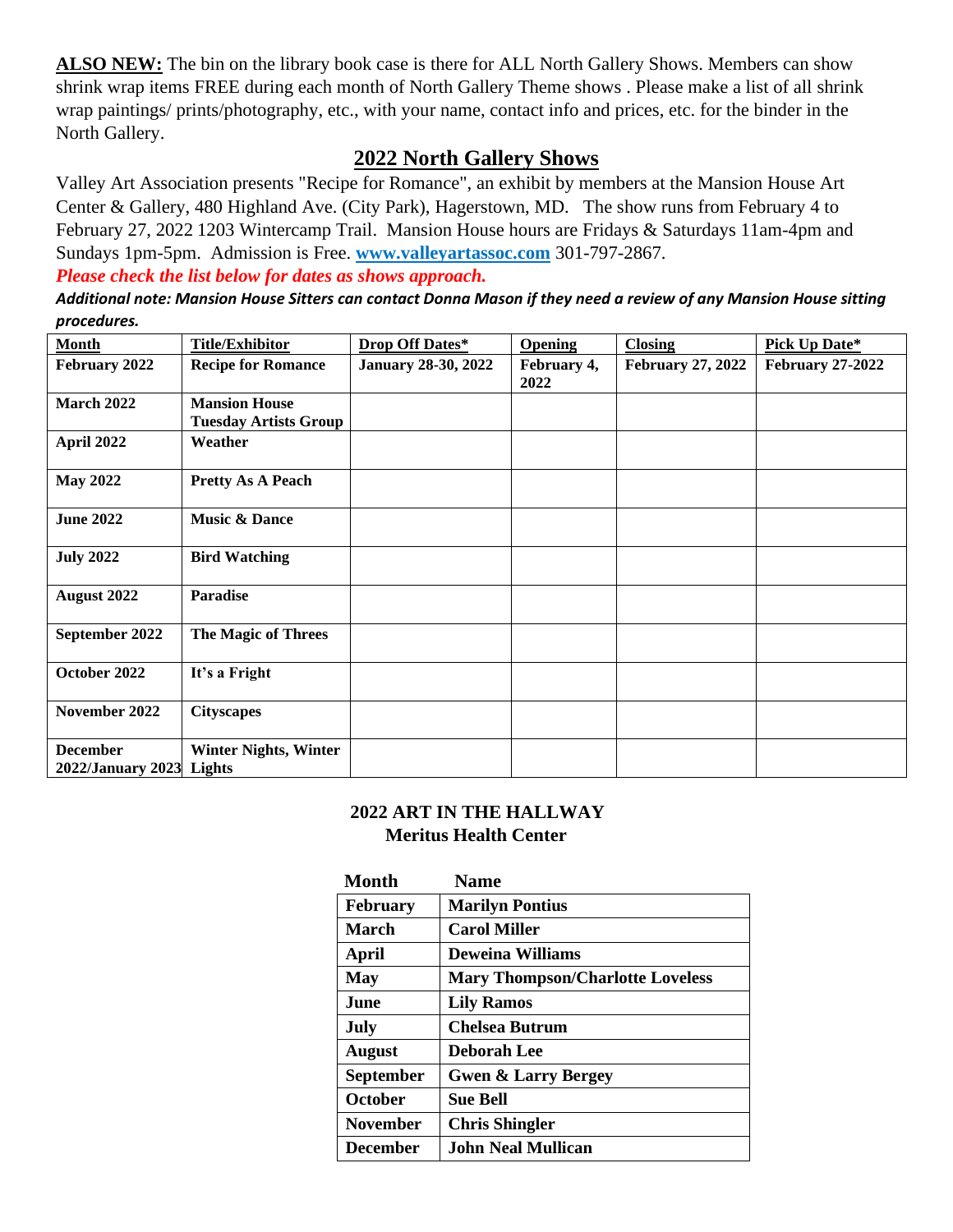# **Member News and Activities**

**Members, if you haven't paid your dues that were due in July 2021, please do so as soon as you can, so that you will continue receiving your newsletter and so that you can participate in upcoming Valley Art events, such as the Mansion House members' shows in the North Gallery.** 

**Valley Art will now be featuring our members on Facebook! If you are interested in being the "Featured Valley Art Association Member" on Valley Art Association's Facebook page, have an album with up to a maximum of 5 photos of your work, or if you have any other information posted about your outside art exhibits, classes and other art activities, please email editor, JEN MARTIN at jenmartin72@outlook.com and she will be glad to work with you about your feature. Other VAA FB editors are : Sue Parker at scp2art@gmail.com, Carol Wilks at cawilks44@gmail.com, and John Neal Mullican at johnnmullican@gmail.com. They are available to post other articles of interest to members on FB as well. Please visit our partner in the arts, the Washington County Arts Council, Inc. either in person at 34 S. Potomac St., Hagerstown, Md 21740, Phone number (301) 791-3132, <http://www.washingtoncountyarts.com/> [o](http://www.washingtoncountyarts.com/)r Washington County Arts Council, Inc. on Facebook**.

### **Publicity News—VAA Partners with Hagerstown Hopes**

VAA and Hagerstown Hopes are joining forces to highlight and support the local arts community! Much like our own featured artist page on Facebook, Hagerstown Hopes has generously offered to feature individual artists as well as illustrate our monthly, North End Gallery Exhibit and theme for monthly shows, explain a little about VAA, and promote the Mansion House Art Gallery on their social media pages! If artists want to get involved, they can reach out to Hagerstown Hopes liaison Brian Hose at **bhose@hagerstownhopesmd.org** for a feature including a short biography and photos of the work being shown in the North Gallery as well as the Mansion House!

### **The Clocktower Gallery**

This gallery continues to transform into a welcoming space despite its limitations. Local folks are taking an interest and offering help. Asking all members who think and paint whimsically to join us. No fees. What you sell is yours. We ask you to be on site to conduct your own sales.

In April we will open a Gallery exhibit entitled "Whimsically Yours," April 1 through April 3 and the following weekend April 9 through April 12. Artists can choose to participate either weekend or both. The show will be put in place Thursdays March 31 and April 8. (for those who choose the 2nd weekend). Hours open to hang the show will be10 am - 12:00. It will be open to the public 10am to 4 pm Friday through Sunday. Questions call or text Charlotte at 301 733 7611 email **charlove288@gmail.com.**

### **FIGURE-DRAWING:**

Figure-Drawing sessions are scheduled for THURSDAYS, from 10 AM to 1 PM, through February at the Mansion House, except for February 17th, when there will be a pewter casting workshop (see below). Professional models, shared model fees only. No instruction. Dates for February are the 3rd, 10th **and**  24th. Contact Elaine Wolfe at **[valleyartinfo@gmail.com](mailto:valleyartinfo@gmail.com)** or call 304-261-9583 (no text).

### **DC Art Models Collective in Conjunction with the Washington Studio School:**

Online sessions are detailed through their website **[dcartmodelcollective.com](http://dcartmodelcollective.com/)** The website for the WSS is **<https://washingtonstudioschool.org/drop-in-figure-drawing>** and their sessions are on Monday evenings from 7-9 PM. Professional models, Cost is \$7 for 1 hour, \$14 for two hours and \$20 for 3 hours.

**The New Masters Academy:** Great resource for photographs of models. The website is **<http://www.nma.art/>**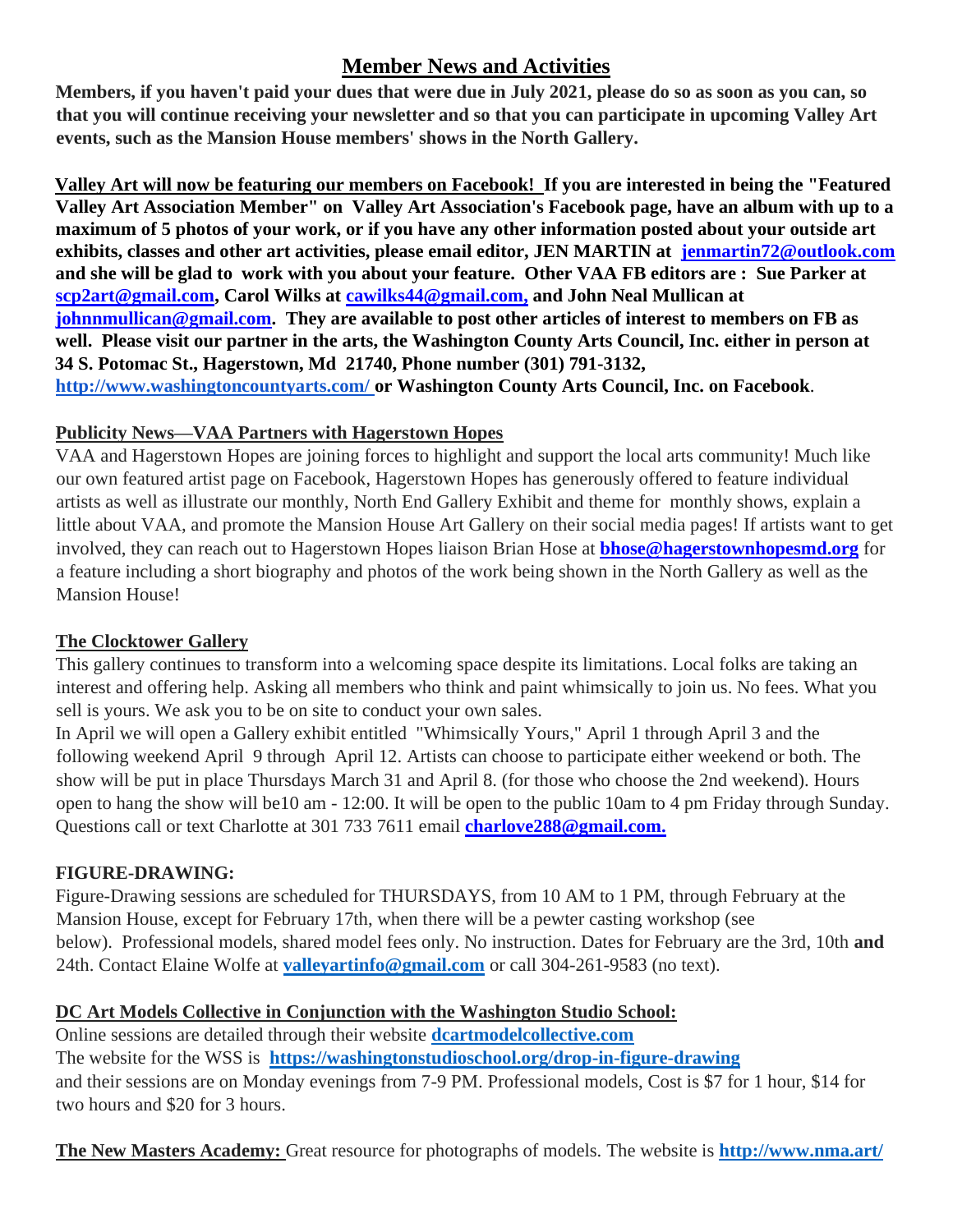#### **WORKSHOPS AND CLASSES:**

If you have a wish list for classes or workshops, please contact Elaine Wolfe at **[valleyartinfo@gmail.com](mailto:valleyartinfo@gmail.com)** or call 304-261-9583 (no text). She really wants to know what - or with whom - you would like the opportunity to study.

**Marjorie Tressler:** painting classes at the Mansion House on Mondays. For details and to register for classes, please contact Marjorie for details at **[marjorietressler@comcast.net](mailto:marjorietressler@comcast.net)** or call 717-762-6791.

**Pewter Casting and Mold-Making** - On February 17 and March 24, Brendan Rich will hold hands-on workshops at the Mansion House. These will be on the various methods of pewter casting and on methods of producing molds for these castings, using historical techniques. 10 AM to noon. Limited to 10 individuals, materials are provided. \$25. To register or for further details, contact Elaine Wolfe at **[valleyartinfo@gmail.com](mailto:valleyartinfo@gmail.com)** or call 304-261-9583.

#### **Pam Wenger Workshop "Quick Sketch Portrait in Watercolor" Workshop**

One day workshop with Pam Wenger whose work has been exhibited and won awards at national shows including the American Watercolor Society, the National Watercolor Society, Splash magazine, Watercolor Artist Magazine and the Baltimore Watercolor Society's Mid-Atlantic Shows. Her website is **[www.pamwenger.com](http://www.pamwenger.com/)** The workshop will be held at the Mansion House on March 17, 10:30 - 4:30, cost \$75 for VAA and Museum members and \$85 for non-members. Lunch is provided. A full class description with details will be emailed to the membership shortly. To register or if you have any **questions, contact**  Elaine Wolfe at **[valleyartinfo@gmail.com](mailto:valleyartinfo@gmail.com)** or call 304-261-9583 (no text).

**Washington County Museum of Fine Arts Classes For Art Class Schedule and Registration** Click here: **[wcmfa.org/learn/classes/](http://wcmfa.org/learn/classes/)** To register for events, you may contact the Museum on-line, by calling (301) 739- 5727, or via email at **[info@wcmfa.org.](mailto:info@wcmfa.org)**

**Hans Guerin and Beth de Loiselle** Skilled teachers of the Schuler School of Fine Arts offering Online Mentoring: see their websites for details **[athansguerin.com](http://athansguerin.com/)** and **[bethedloiselle.com](http://bethedloiselle.com/)**

### **CALLS FOR ENTRY:**

### **2022 Spring Art at The Mill**

Clarke County Historical Association at the Burwell Morgan Mill, 15 Tannery Lane, Millwood, VA. Show is from April 24th through May 8th, at the Mill and also with a Web Gallery online from which purchases can be made by calling the Mill at 540-837-1799 during show hours. All work must be for sale. Commission is 35%. \$35 registration fee covers up to 7 entries per artist. Go to their website - **[artatthemill.artcall.org](http://artatthemill.artcall.org/)** - to email enter online; their email address is **[artatthemill@gmail.com.](mailto:artatthemill@gmail.com)** Submissions open on February 7 and close on February 28 at midnight. Great opportunity to show a body of work!

#### **ART RENEWAL CENTER (ARC)**

The 16th ARC Salon is an international competition, the 15th Salon last year having over 4,000 entries. Their website **[artrenewal.org](http://artrenewal.org/)** contains a huge database of realist paintings by past and present masters, and you will be able to view the work of literally hundreds of artists at work today in what appears to be a modern "golden age" for fine art. The prospectus for this year's Salon competition will be available on the website on March 1, 2022. The deadline for entries is June 16, 2022. There are 11 categories of artwork. The work does not need to be for sale, and the work does not need to be available for live exhibition to compete and win.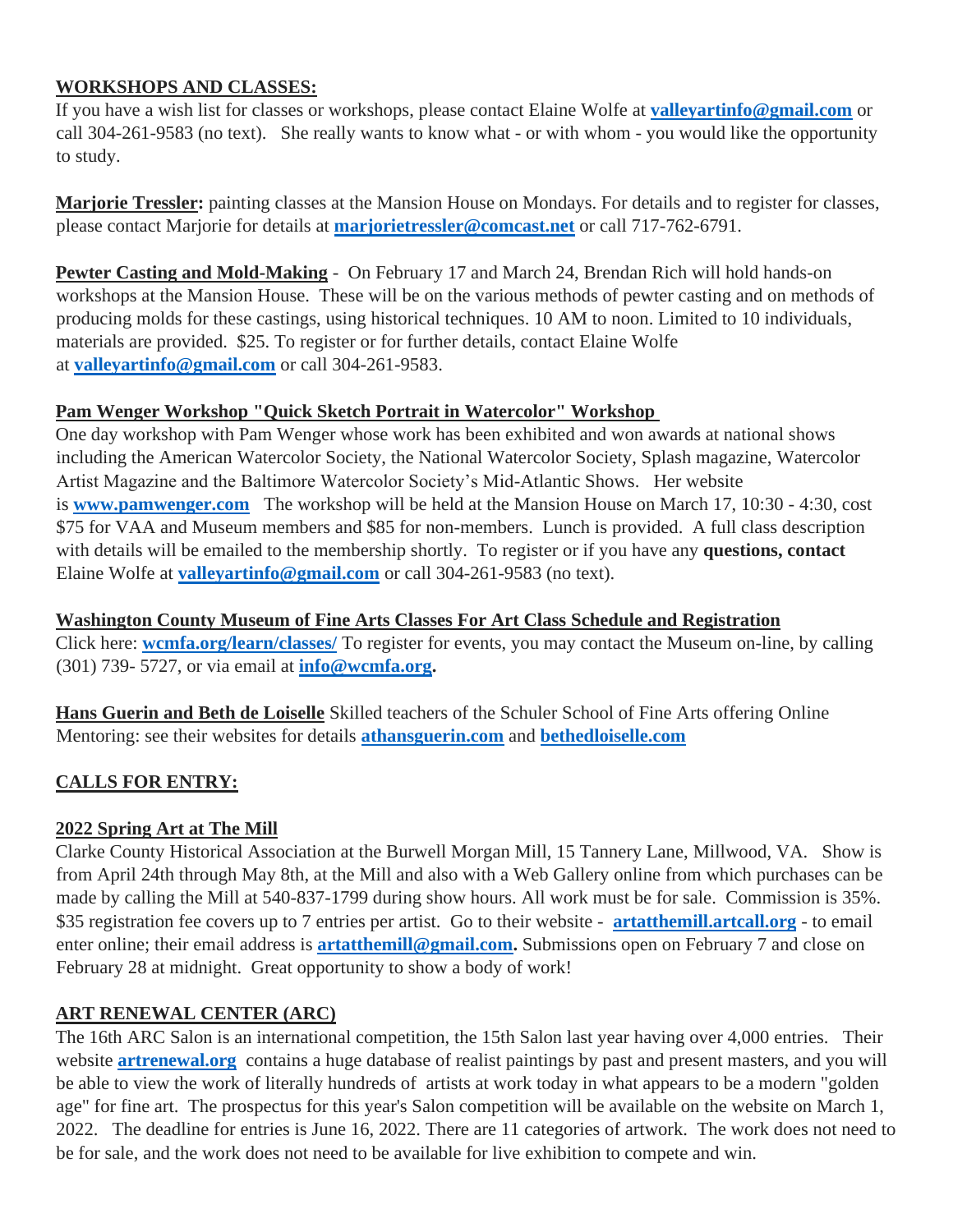All semi-finalists will be published on the website and all finalists and winners will be published in the 16th ARC Salon Book as well as the website. Contact **[kara.ross@artrenewal.org](mailto:kara.ross@artrenewal.org)** if you have questions or concerns not covered by the website.

#### **EXHIBITIONS:**

**Washington County Museum of Fine Arts, Hagerstown, MD -- The Cumberland Valley Artists and Photographers Exhibitions** showing works from artists in MD, VA, WV, PA and Washington, DC. February 19 - April 24, 2022. An announcement on the Virtual Reception will be forthcoming on the Museum website, **[http://www.wcmfa.org](http://www.wcmfa.org/)** and for further information, you may contact the Museum **[info@wcmfa.org](mailto:info@wcmfa.org)** or call 301-739-5727.

### **Pam Wenger "Faces and Places" at Gallery 50 in Waynesboro, PA**

Enjoy Pam Wenger's work! She has thirty watercolors in a group show at Gallery 50, 50 W. Main Street in Waynesboro. The show will run through April, 2022. Gallery hours are Friday, 5 - 8 PM, and Saturday from 11:30 to 2:30.

### **DID YOU KNOW…?**

### **Dick Blick Icon on the VAA Web Page**

If you are buying art supplies from Dick Blick, and go to the Dick Blick web site by clicking on the Blick link on the VAA web site, VAA will receive a commission of 10% on your total order. There is no difference in cost to you, and it is "free" money to VAA. Blick pays this to VAA for the privilege of advertising on our web site. (Note that this payment will only occur when you use the VAA link; otherwise, Blick will not connect your order to VAA.)

Valley Art is now being added to the Cultural Trail. There will also be new plaques at locations around the park including at the Mansion House.

### **Message from Our Historian: Roy Tressler**

Thanks to everyone for contributing to the VAA archives. The collection continues to grow and contains varied items such as photos, business cards & brochures, programs, bulletins, and magazine & newspaper clippings. All of this confirms that the VAA members are both talented and engaged with their community and art. Unfortunately, I have been having great difficulty obtaining printable notices or articles from our local newspaper. These difficulties are caused by multiple issues including lack of reliable delivery of the paper. The request from this corner is that you redouble your efforts in providing archival material. Thanks again my friends. Be well & hope to see you soon,

## **42 West Arts Gallery, 42 West Main Street, Waynesboro, PA.**

**New exhibit - Featured Artist, February--Roy McCauley** will be having his first opening reception on Friday the 7th from 5:30 - 8:00pm.

Donna Bingaman, Professional Artist will be offering painting classes every Wednesday of each month from 12 - 3pm. throughout the year every Wednesday from 12 - 3pm. Each class is offered at \$15 . Come when possible. Everyone is welcome. Learn to draw and paint a beautiful painting. We paint in oil paint, watercolor, pastel. Sign up at 42 West Arts or contact Donna Bingaman 762-8394.